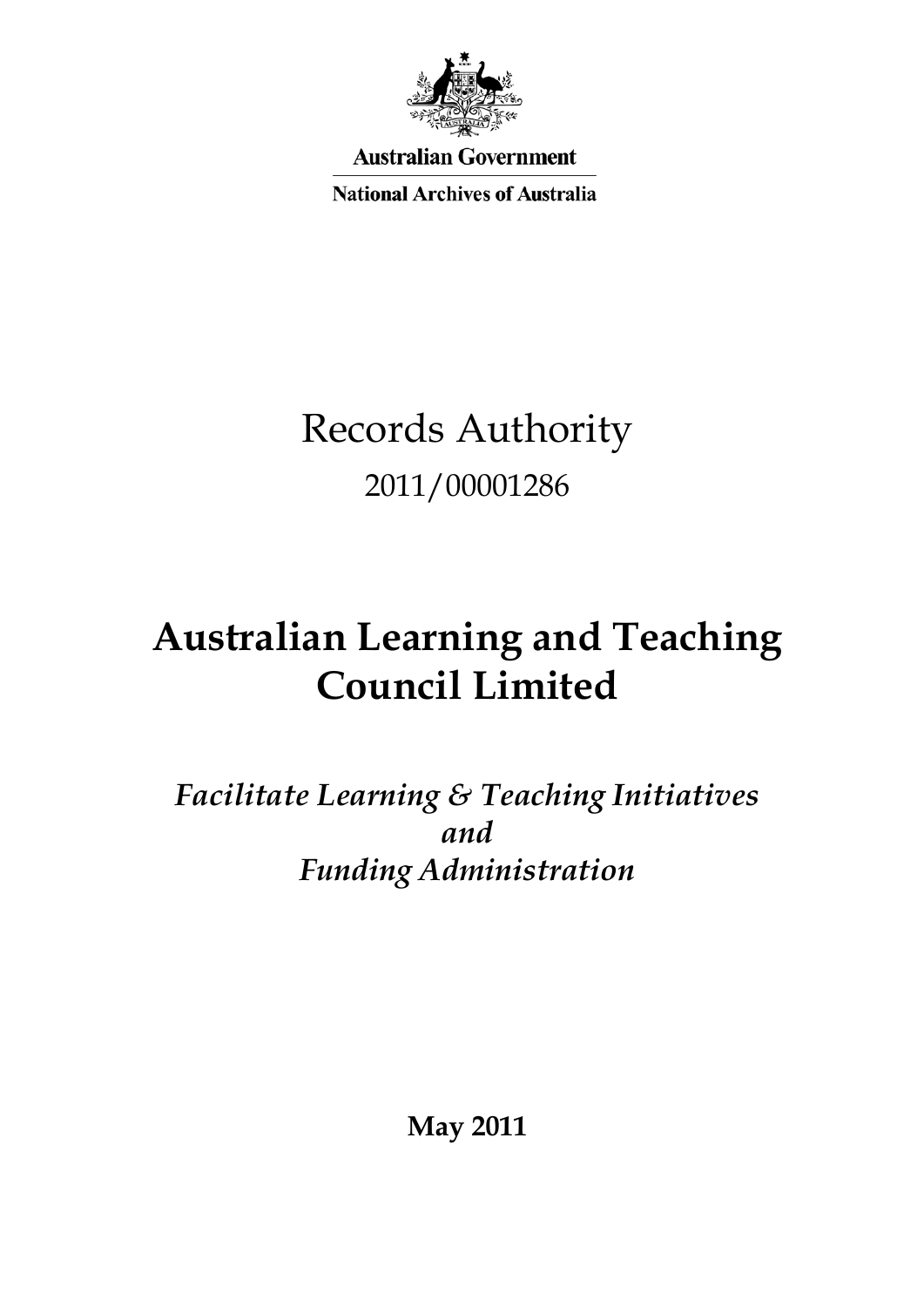## **CONTENTS**

| <b>INTRODUCTION</b>                                 | 3 |
|-----------------------------------------------------|---|
| <b>APPLICATION OF THIS AUTHORITY</b>                | 3 |
| <b>CONTACT INFORMATION</b>                          |   |
| <b>AUTHORISATION</b>                                | 5 |
| <b>CLASSES</b>                                      | 6 |
| <b>FACILITATE LEARNING AND TEACHING INITIATIVES</b> | 6 |
| <b>FUNDING ADMINISTRATION</b>                       | 8 |

© Commonwealth of Australia 2011

© Commonwealth of Australia 2011<br>This work is copyright. Apart from any use as permitted under the *Copyright Act 1968,* no part may be reproduced by any process without prior written permission from the National Archives of Australia. Requests and inquiries concerning reproduction and rights should be directed to the Publications Manager, National Archives of Australia, PO Box 7425, Canberra Mail Centre ACT 2610, Australia.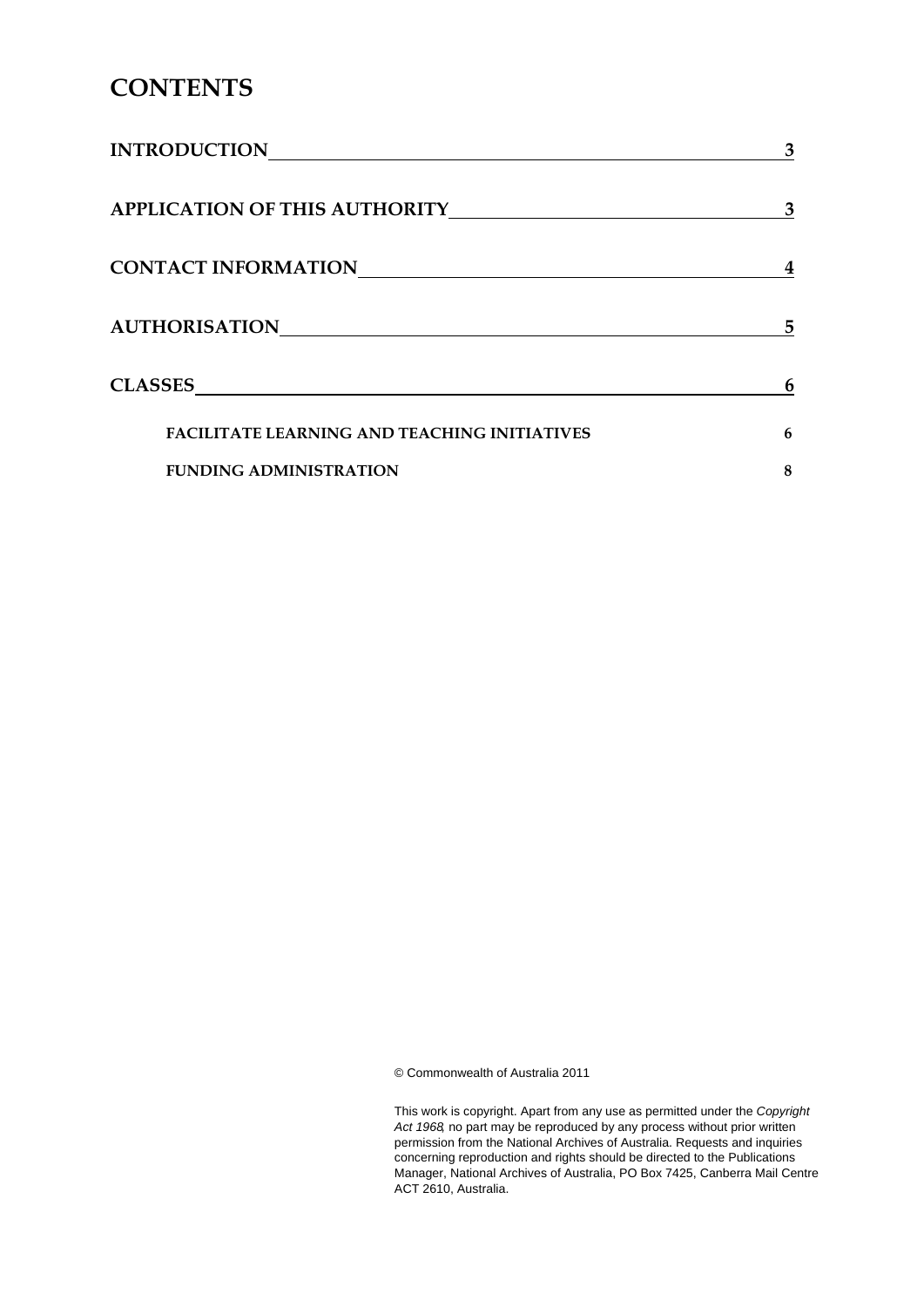#### **INTRODUCTION**

 The Australian Learning and Teaching Council Limited (ALTC) and the National Archives of Australia have developed this Records Authority to set out the requirements for keeping or destroying records for the two core business areas of Facilitate Learning & Teaching Initiatives and Funding Administration. It represents a significant commitment on behalf of Australian Learning and Teaching Council Limited to understand, create and manage the records of its activities.

 This Authority is based on the identification and analysis of the business of Australian Learning and Teaching Council Limited. It takes into account the agency's legal and organisational records management requirements, and the interests of stakeholders, the agency and the National Archives of Australia.

 The Authority sets out those records that need to be retained as national archives and specifies the minimum length of time that temporary records need to be kept. This Authority gives Australian Learning and Teaching Council Limited permission under the *Archives Act 1983*, for the destruction of the temporary records described after the minimum retention period has expired. Retention periods for these temporary records are based on: an assessment of business needs; broader organisational accountability requirements; and community expectations, and are approved by the National Archives of Australia on the basis of information provided by the agency.

 As changes in circumstances may affect future records management requirements, the periodic review of this Authority is recommended. All amendments must be approved by the National Archives.

#### **APPLICATION OF THIS AUTHORITY**

- 1.This Authority is to be used to sentence records. Sentencing involves the examination of records in order to identify the individual disposal class to which they belong. This process enables sentencers to determine how long records need to be kept. Advice on sentencing is available from the National Archives.
- 2. This Authority should be used in conjunction with general records authorities such as:
	- the Administrative Functions Disposal Authority (AFDA) and/or AFDA Express issued by the National Archives to cover business processes and records common to Australian Government agencies;
	- encrypted records; and
	- source records that have been copied.
- 3.The Normal Administrative Practice (NAP) provision of the *Archives Act 1983* gives agencies permission to destroy certain records without formal authorisation. This usually occurs where records are duplicated, facilitative or for short-term use only. NAP does not replace arrangements agreed to in this Authority but can be used as a tool to assist in identifying records for destruction together with an agency's Records Authority or Authorities, and with AFDA and AFDA Express. The National Archives recommends that agencies develop and implement a Normal Administrative Practice policy. Advice and guidance on destroying records as a normal administrative practice and on how to develop an agency NAP policy is available from the National Archives' website at **[www.naa.gov.au](http://www.naa.gov.au/)**
- 4.Where the method of recording information changes (for example from a manual system to an electronic system, or when information is migrated from one system to a new system) this authority can still be applied, providing the records document the same core business. The information must be accessible for the period of time prescribed in this Authority. The Australian Learning and Teaching Council Limited will need to maintain continuing access to the information, including digital information, for the periods prescribed in this records authority or until the information is transferred into the custody of the National Archives.
- 5. In general, retention requirements indicate a minimum period for retention. The Australian Learning and Teaching Council Limited may extend minimum retention periods if it considers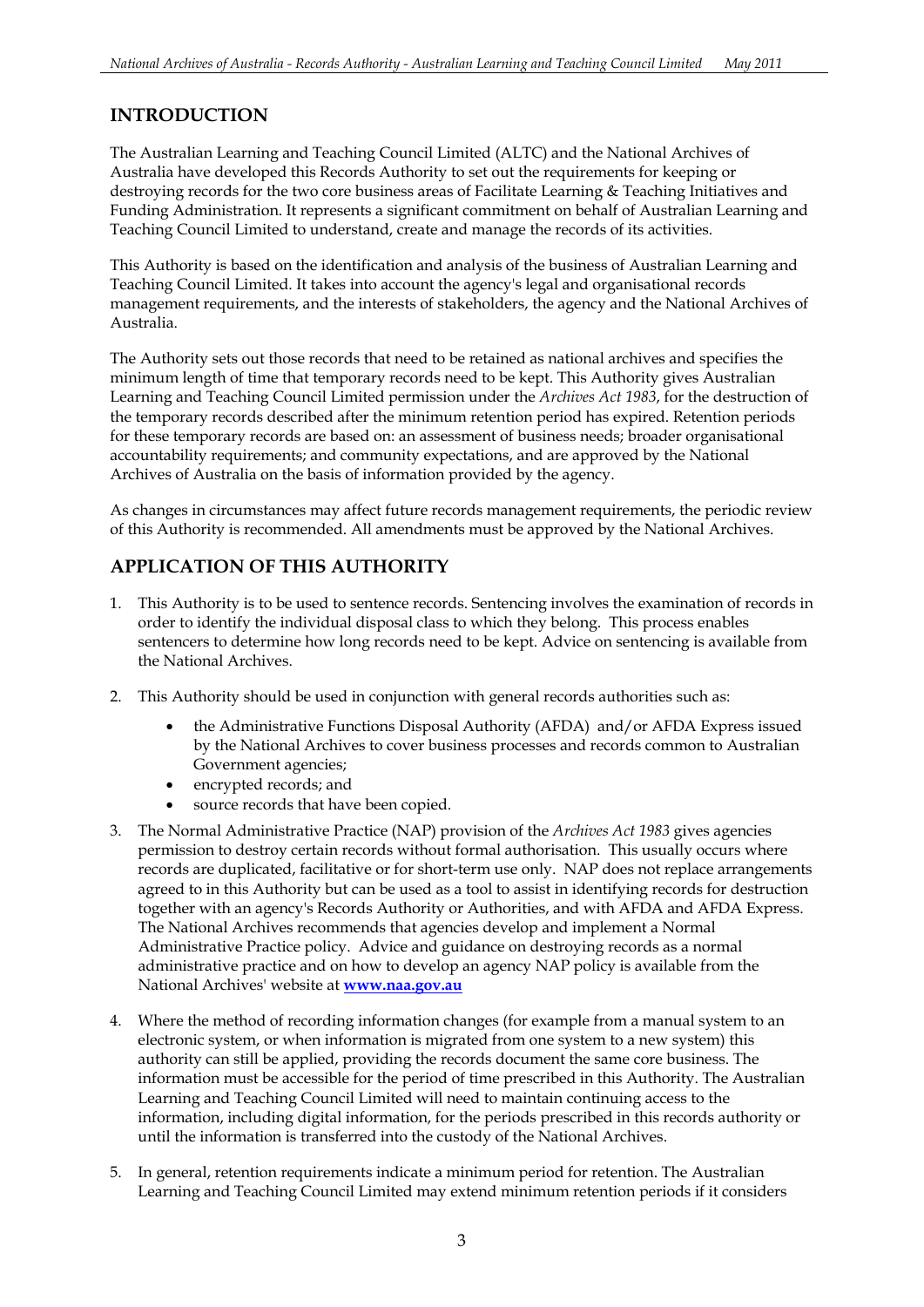that there is an administrative need to do so, without further reference to the National Archives. Where the Australian Learning and Teaching Council Limited believes that its accountability will be substantially compromised because a retention period or periods are not adequate, it should contact the National Archives for review of the retention period.

- 6. From time to time the National Archives will place a freeze on some groups of records relating to a particular topic or event which has gained prominence or provokes controversy. While the freeze is in place no records relating to the topic or event may be destroyed. Further information about disposal freezes and whether they affect the application of this Authority is available from the National Archives website at **[www.naa.gov.au](http://www.naa.gov.au/)**
- 7. Records which relate to any current or pending legal action, or are subject to a request for access under the Archives Act 1983 or any other relevant Act must not be destroyed until the action has been completed.
- 8. Records in the care of agencies should be appropriately stored, managed and preserved. Agencies need to meet this obligation to ensure that the records remain authentic and accessible over time. Under Section 31 of the *Archives Act 1983*, access arrangements are required for records that become available for public access including those records that remain in agency custody.
- 9. Appropriate arrangements should be made with the National Archives when records are to be transferred into custody. The National Archives accepts for transfer only those records designated as national archives.
- 10. Advice on how to use this Authority is available from the Australian Learning and Teaching Council Limited records manager. If there are problems with the application of the Authority that cannot be resolved, please contact the National Archives.

#### **CONTACT INFORMATION**

 For assistance with this authority or for advice on other records management matters, please contact National Archives' Agency Service Centre.

 Queen Victoria Terrace Tel: (02) 6212 3610 Parkes ACT 2600 PO Box 7425 Canberra Mail Centre ACT 2610 Website: **[www.naa.gov.au](http://www.naa.gov.au/)** 

Fax: (02) 6212 3989 Email: **recordkeeping@naa.gov.au**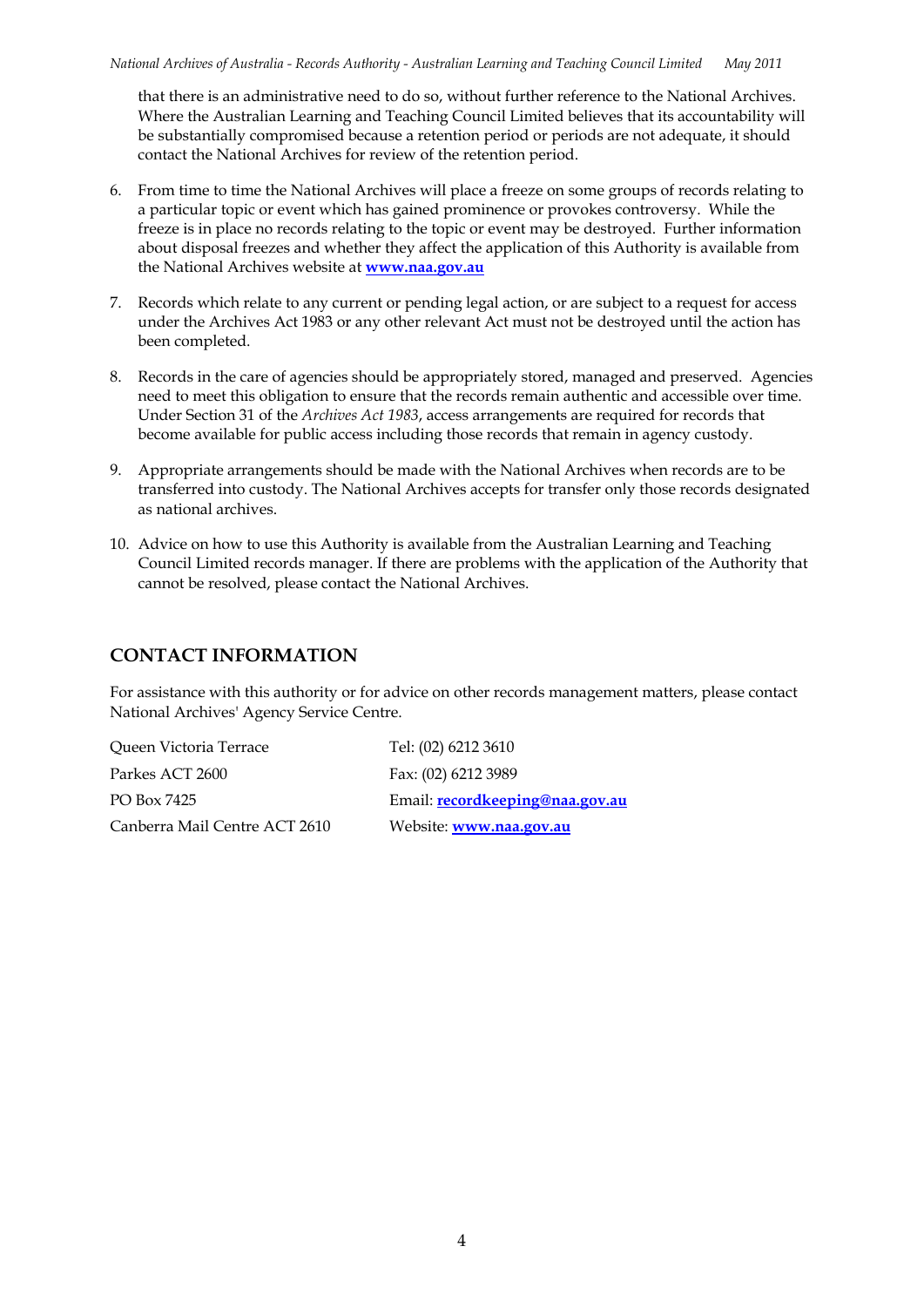#### **AUTHORISATION**

#### RECORDS AUTHORITY 2011/00001286

**Person to whom notice of Chief Executive Officer<br>
authorisation is given:**<br>
Australian Learning and 300 Elizabeth Street Surry Hills NSW 2010 Australian Learning and Teaching Council Ltd Level 14, Centennial Plaza Building C

Purpose: Authorises arrangements for the disposal of records in accordance with Section 24(2)(b) of the *Archives Act 1983* 

- All core business records relating to:<br>Facilitate Learning and Teaching
	- Facilitate Learning and Teaching Initiatives
	- Funding Administration

This authority gives permission for the destruction, retention or transfer to the National Archives of Australia of the records described. The authority will apply only if these actions take place with the consent of the agency responsible for the core business documented in the records.

Authorising Officer **Date of issue:** 

*£1*  uli

Margaret Chalker Assistant Director-General Government Information Management National Archives of Australia

2 log 2011

5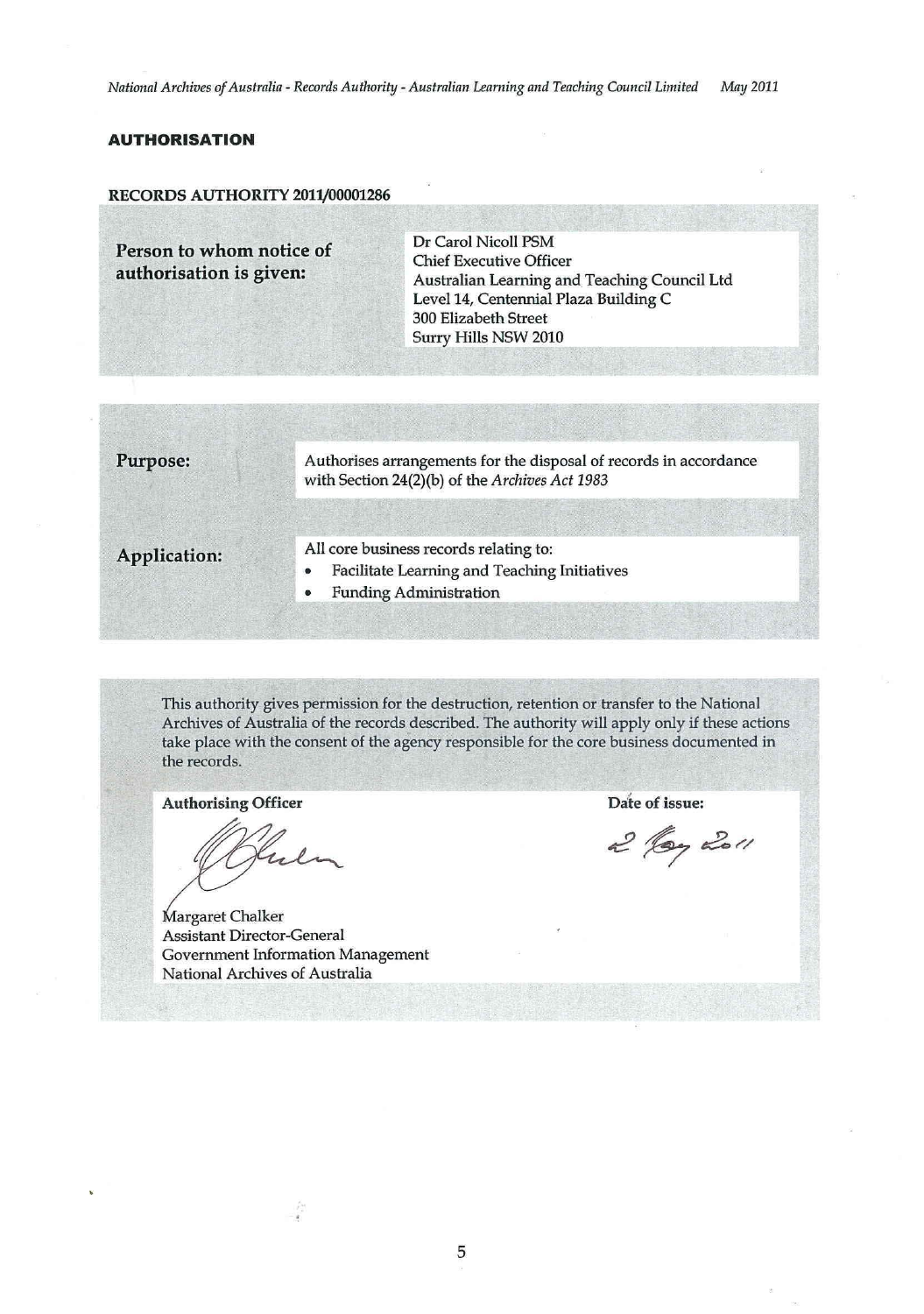## <span id="page-5-0"></span>**FACILITATE LEARNING AND TEACHING INITIATIVES**

 The core business of working with eligible higher institutions, discipline groups and individuals through collaboration, coordination and commissioning of projects, to address national learning and teaching priorities. Includes developing policies and policy advice on learning and teaching issues to inform the disseminating resources, creating development and networking opportunities and promoting and disseminating innovations. Also includes administering the engagement and management of discipline scholars. Excludes the deliberations of the Board and Standing Committees. sector and government, defining and developing standards and benchmarks, developing and

The core business includes such activities as:

- developing policies and policy advice;
- appointing and developing agreements with discipline scholars;
- developing agreements with national and peak bodies and other stakeholders;
- project planning;
- commissioning projects;
- managing steering groups, reference groups, sub committees and meetings;
- collaborating with the academic community and national and international partners;
- developing strategies to facilitate information exchange and networking;
- • providing development and networking opportunities for academics and professional higher education staff (eg arranging forums, conferences and professional development programs);
- reporting, including progress and final reports;
- receiving final outcomes from discipline scholars;
- reviewing and evaluating projects; and
- promoting and disseminating information projects, standards and benchmarks.

 *For records of the ALTC Board and Standing Committees, use GOVERNING BODIES.* 

 *For managing award, fellowship and grant schemes, use FUNDING ADMINISTRATION.* 

 *For strategic planning of facilitated learning and teaching initiatives, use AFDA/AFDA EXPRESS*  **STRATEGIC MANAGEMENT.** 

*STRATEGIC MANAGEMENT. For publishing ALTC publications, use AFDA/AFDA EXPRESS - PUBLICATION.* 

 *For developing and managing the ALTC website, use AFDA/AFDA EXPRESS - PUBLICATION.* 

 *For providing technical and administrative support for the website, use AFDA/AFDA EXPRESS TECHNOLOGY & TELECOMMUNICATIONS.* 

*For managing financial transactions supporting facilitated learning and teaching initiatives, use AFDA/AFDA EXPRESS - FINANCIAL MANAGEMENT.* 

#### **Class No Description of records** and the conduction of the conduction of the conduction  $\mathbf{D}$  becomes  $\mathbf{D}$

- 21941 The following significant records documenting national projects:<br>Retain as national
	- learning and development policies and policy advice;<br>• learning and development policies and policy advice;  $\bullet$
	- case files for commissioned projects including applications, • case files for commissioned projects including applications,<br>agreements, assessments and management documentation;
	- •project outcomes (includes reports on national projects including assessments, standards and benchmarking; literature reviews and reports on symposiums, forums and workshops);
	- •major speeches of academics and higher education staff; and
	- •final reports, reviews and evaluations of learning and development initiative projects.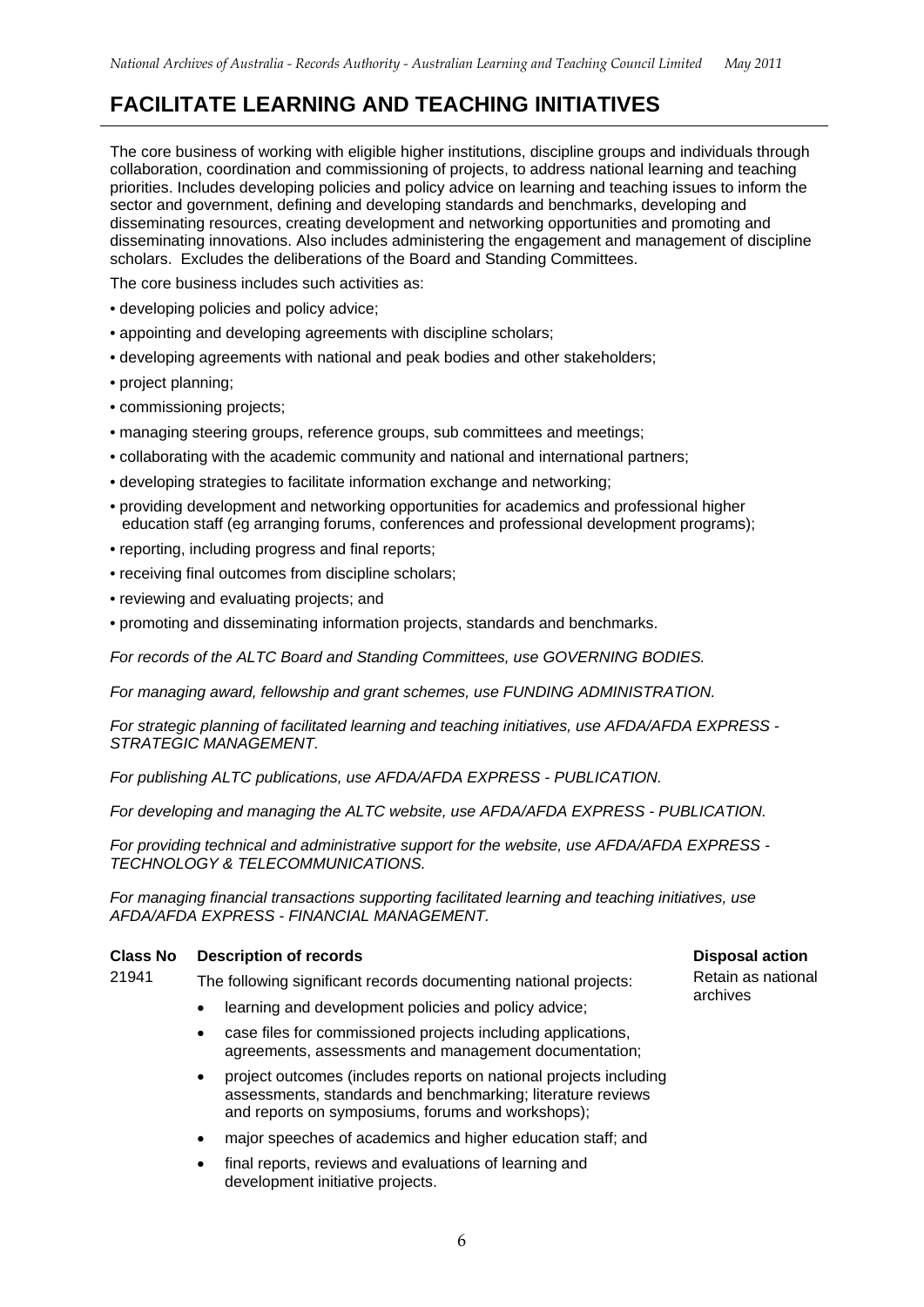### **FACILITATE LEARNING AND TEACHING INITIATIVES**

#### **Class No Description of records** and the conduction of the conduction of the conduction  $\mathbf{D}$  becomes  $\mathbf{D}$

21942 Records documenting: **Destroy 7 years** 

- $\bullet$ routine operational administrative tasks supporting the core completed business; and
- routine core business activities, other than those covered in class  $\bullet$ 21941

Destroy 7 years<br>after action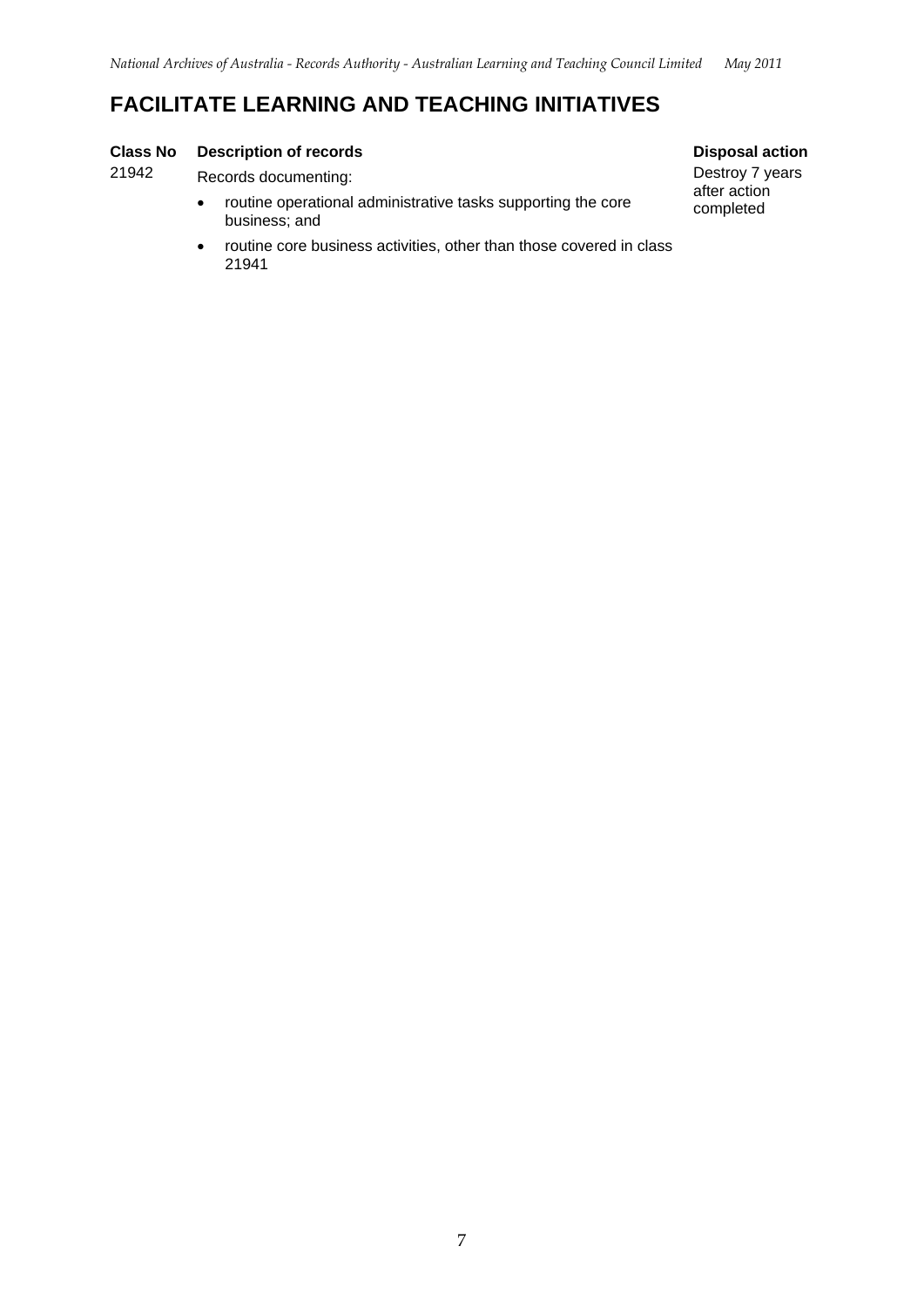## <span id="page-7-0"></span>**FUNDING ADMINISTRATION**

 The core business of providing funding to recognise and support outstanding teaching and learning practices in higher education through awards, fellowships, grants and to disseminate outcomes. Includes developing policies, procedures and guidelines for funding schemes and programs and managing nomination and application processes. Excludes the deliberations of the Board and Standing Committees.

Standing Committees.<br>The core business includes activities such as:

- developing funding policies and criteria;
- developing funding eligibility and assessment guidelines and procedures;
- providing advice on nomination and application processes;
- inviting and appointing suitably qualified assessors of nominations and applications;
- promotion, receipt and assessment of nominations to bestow awards and citations;
- promotion, receipt and assessment of nominations for fellowship funding;
- promotion, receipt and assessment of applications for grant allocations;
- promotion, receipt and assessment of applications to sponsor attendance at conferences;
- providing advice to the Board/Standing Committee on applications and nominations;
- notifying unsuccessful applicants and providing feedback to individuals and institutions;
- • advising and managing successful applications and nominations, including receipt of final grant and fellowship outcomes and reports;
- entering into funding agreements;
- assessment reporting on completed projects and programs;
- managing conferring ceremonies;
- supporting presentations at conferences to disseminate outcomes of projects;
- fund acquittal and winding-up tasks;
- auditing; and
- evaluating and reviewing the core business, schemes and programs.

 *For activities of the ALTC Board, use GOVERNING BODIES.* 

 *For advice provided to the ALTC Board, use GOVERNING BODIES.* 

 *For activities of the ALTC Standing Committees established by the Board to oversee major schemes and programs, use AFDA/AFDA EXPRESS - STRATEGIC MANAGEMENT.* 

 *For the commissioning of projects on emerging issues of national importance outside the grant and fellowship schemes, use FACILITATE LEARNING AND TEACHING INITIATIVES.* 

 *For the payment of money for citations, awards, fellowships, grants and support to attend conferences and payment of honorarium payments to assessors, use AFDA/AFDA EXPRESS - FINANCIAL MANAGEMENT.*